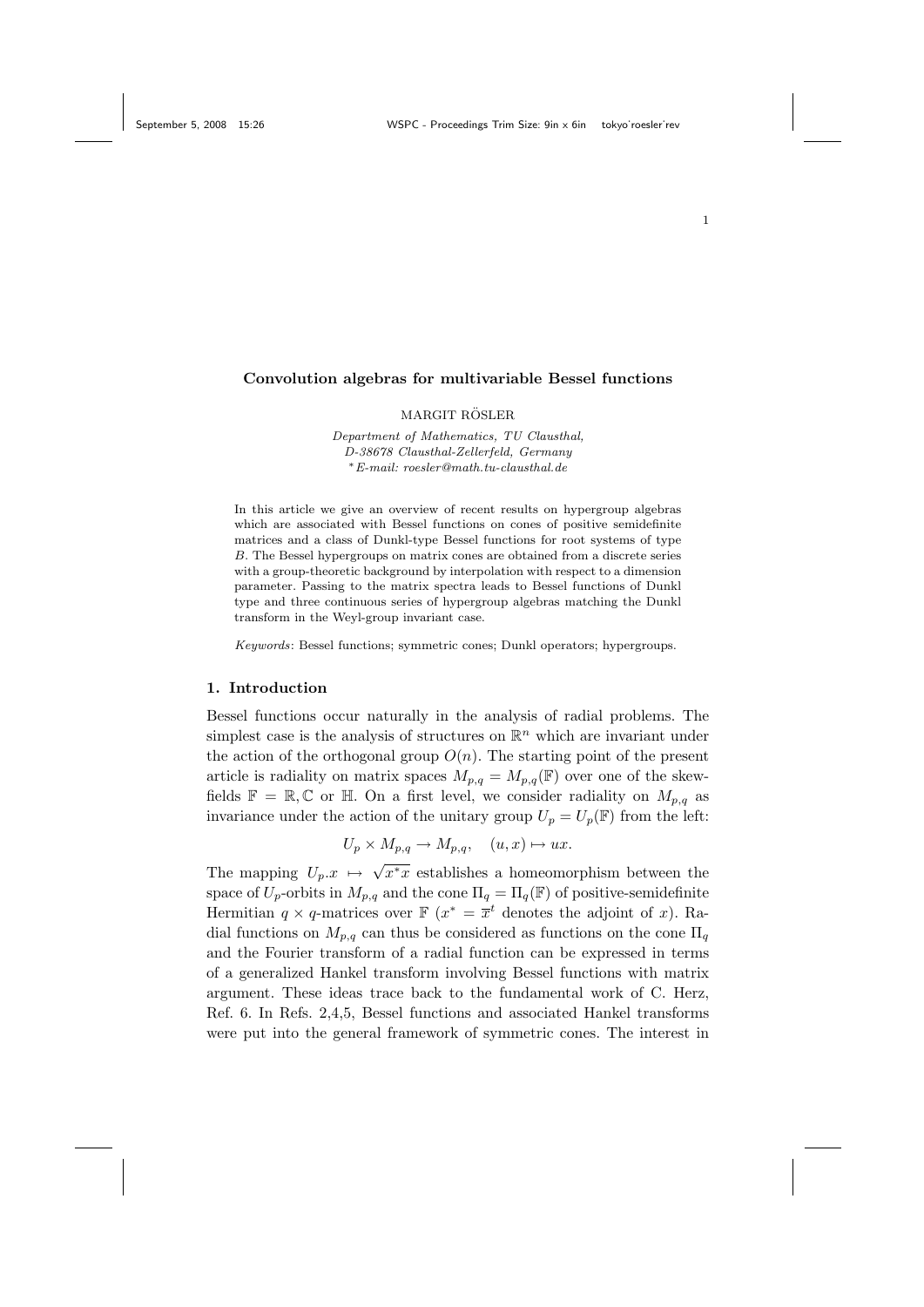Bessel functions of matrix argument is motivated to some extent by questions in number theory and multivariate statistics. For example, they occur in non-central Wishart distributions which generalize non-central  $\chi$ -squared distributions to the higher rank case. Another interesting aspect is that they can be imbedded into the theory of multivariable hypergeometric functions of Dunkl-type. This fact is closely related to our second level of radiality on  $M_{p,q}$ : Let  $G = U(p,q)$  denote the indefinite unitary group of index  $(p, q)$  over F. Its maximal compact subgroup K is naturally isomorphic with  $U_p \times U_q$ . We may identify  $M_{p,q}$  with the tangent space of the Riemannian symmetric space  $G/K$  in the coset  $eK$ . This identification induces an action of  $U_p \times U_q$  on  $M_{p,q}$  according to

$$
((u, v), x) \mapsto uxv^{-1}, \quad u \in U_p, v \in U_q.
$$
 (1)

The associated orbit space is canonically parametrized by the possible singular spectra of matrices from  $M_{p,q}$  and is homeomorphic to

$$
\Xi_q = \{ \xi \in \mathbb{R}^q : \xi_1 \geq \ldots \geq \xi_q \geq 0 \}
$$

which is a Weyl chamber of type  $B_q$ . The semidirect product  $(U_p \times U_q) \times M_{p,q}$ is the Cartan motion group  $G_0$  associated with the Grassmann manifold  $G/K$ . The Fourier transform of  $U_p \times U_q$ -invariant functions on  $M_{p,q}$  is therefore given by the spherical transform on the flat symmetric space  $G_0/K$ , and the spherical functions involved in this case are generalized Bessel functions which can be imbedded into the class of Bessel functions associated with root systems studied in Dunkl theory.

In this article, we present mainly results from Refs. 13,17. In Ref. 13, the radial convolution algebras on the cone  $\Pi_q$  associated with the orbit spaces  $M_{p,q}^{U_p}$  are interpolated with respect to the dimension parameter p. This gives a continuous class of commutative hypergroups on  $\Pi_q$  having matrix Bessel functions of continuous index as characters. These hypergroup algebras extend the  $L^2$ -harmonic analysis for the Hankel transform on matrix cones as developed in Refs. 2,5. They have interesting and rich automorphism groups which were studied in Ref. 17. Moreover, they can be pushed down to the level of the spectra, leading to three continuous classes of commutative hypergroups on the Weyl chamber  $\Xi_q$  (corresponding to  $\mathbb{F} = \mathbb{R}, \mathbb{C}, \mathbb{H}$ . These hypergroups interpolate the convolution algebras of the Gelfand pairs  $((U_p \times U_q) \times M_{p,q}, U_p \times U_q)$  with respect to p. Their characters are given by Dunkl-type Bessel functions associated with the root system  $B_q$ , where the multiplicity on the short roots  $\pm e_i$  runs through a continuous range, while the multiplicity on the roots  $\pm e_i \pm e_j$  remains restricted to the values  $1/2$ , 1 or 2 as in the geometric cases. It is conjectured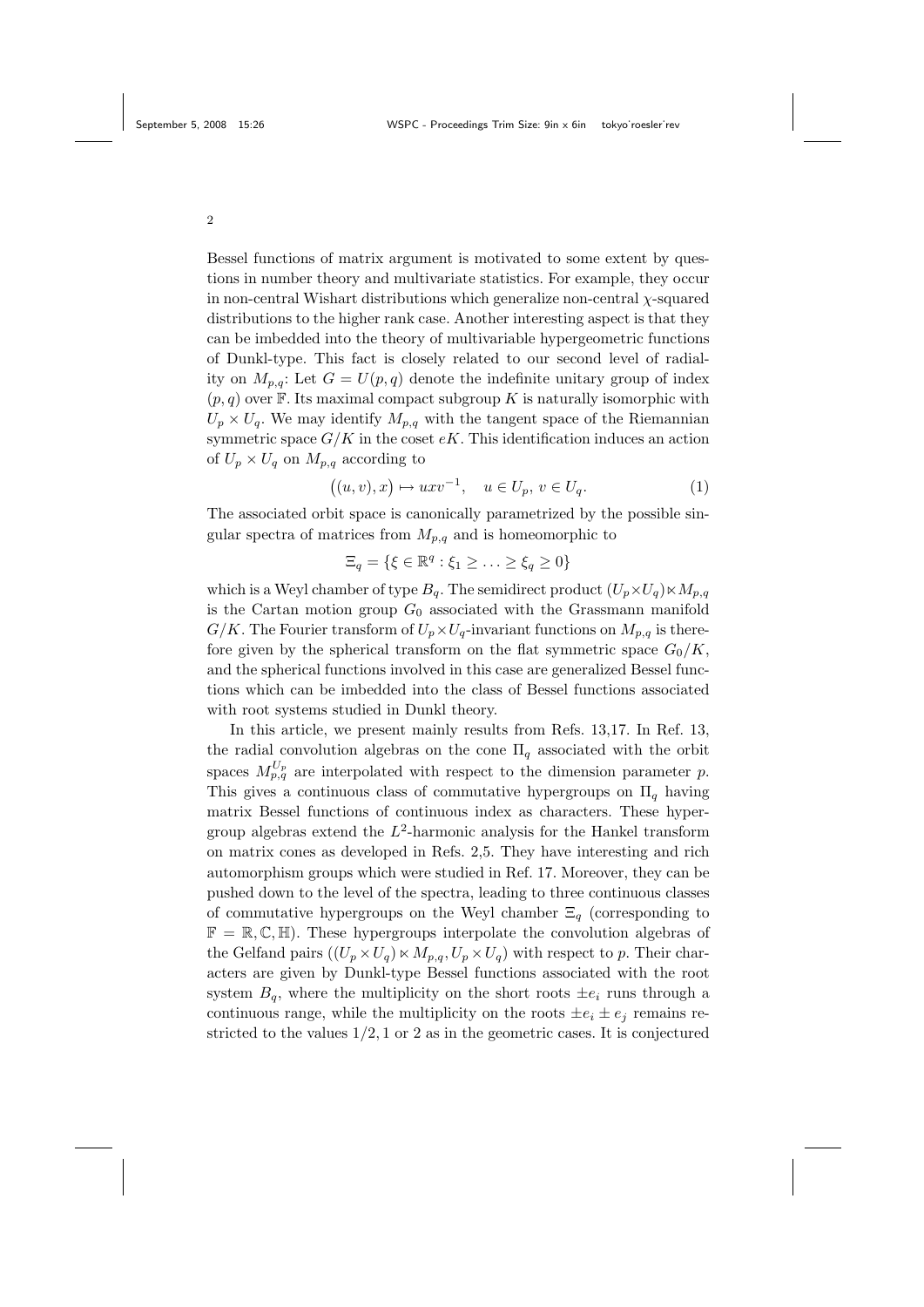that for arbitrary root systems and non-negative multiplicities, Dunkl-type Bessel functions satisfy a positive product formula and can be characterized as the characters of a commutative hypergroup structure on the underlying Weyl chamber. Our three continuous series for  $B<sub>q</sub>$  provide the first new class of examples beyond the Cartan motion group cases.

### 2. Bessel functions on matrix cones

Let  $H_q = \{x \in M_{q,q}(\mathbb{F}) : x = x^*\}\)$  denote the space of Hermitian  $q \times q$ matrices over  $\mathbb{F}$ ,  $d = \dim_{\mathbb{R}} \mathbb{F} \in \{1, 2, 4\}$  and  $\Pi_q = \{x^2 : x \in H_q\}$  the cone of positive semidefinite Hermitian matrices as above. Let further  $\Omega_q \subset \Pi_q$  be the subset of strictly positive definite matrices.  $H_q$  is a Euclidean Jordan algebra in the natural way, and  $\Omega_q$  is the associated symmetric cone, see Ref. 4 for details. The Bessel functions associated with  $\Omega_q$  represent a class of hypergeometric series of matrix argument which are defined in terms of the spherical polynomials of  $\Omega_q$ . The latter are indexed by partitions  $\lambda = (\lambda_1 \geq \ldots \geq \lambda_q) \in \mathbb{N}_0^q$  (we write  $\lambda \geq 0$  for short) and defined by

$$
Z_{\lambda}(x) = c_{\lambda} \int_{U_q} \Delta_{\lambda}(uxu^{-1}) du, \quad x \in H_q
$$

where du is the normalized Haar measure of  $U_q$  and  $\Delta_\lambda$  is the power function

$$
\Delta_{\lambda}(x) = \Delta_1(x)^{\lambda_1 - \lambda_2} \Delta_2(x)^{\lambda_2 - \lambda_3} \cdot \ldots \cdot \Delta_q(x)^{\lambda_q}.
$$

The  $\Delta_i(x)$  are the principal minors of the determinant  $\Delta(x)$  with respect to an arbitrary, but fixed Jordan frame of  $H_q$ , see Ref. 4 for details. The normalization constant  $c_{\lambda} > 0$  can be chosen such that for all  $x \in H_q$  and  $k \in \mathbb{N}_0$ ,

$$
(\operatorname{tr} x)^k = \sum_{\lambda \ge 0, |\lambda| = k} Z_{\lambda}(x).
$$

The  $Z_{\lambda}(x)$  are  $U_q$ -invariant and thus depend only on the eigenvalues of x. As such, they are given by Jack polynomials. More precisely, let  $\xi$  =  $(\xi_1,\ldots,\xi_q)\in\mathbb{R}^q$  denote the set of eigenvalues of  $x\in H_q$ . Then

$$
Z_{\lambda}(x) = C_{\lambda}^{2/d}(\xi)
$$

where the  $C^{\alpha}_{\lambda}$  are the (suitably normalized) Jack polynomials with index  $\alpha > 0$  (c.f. Ref. 9). The identification of the spherical polynomials with Jack polynomials follows from their common system of differential equations. This was first observed by Macdonald, Ref. 11; see also Ref. 4. For arbitrary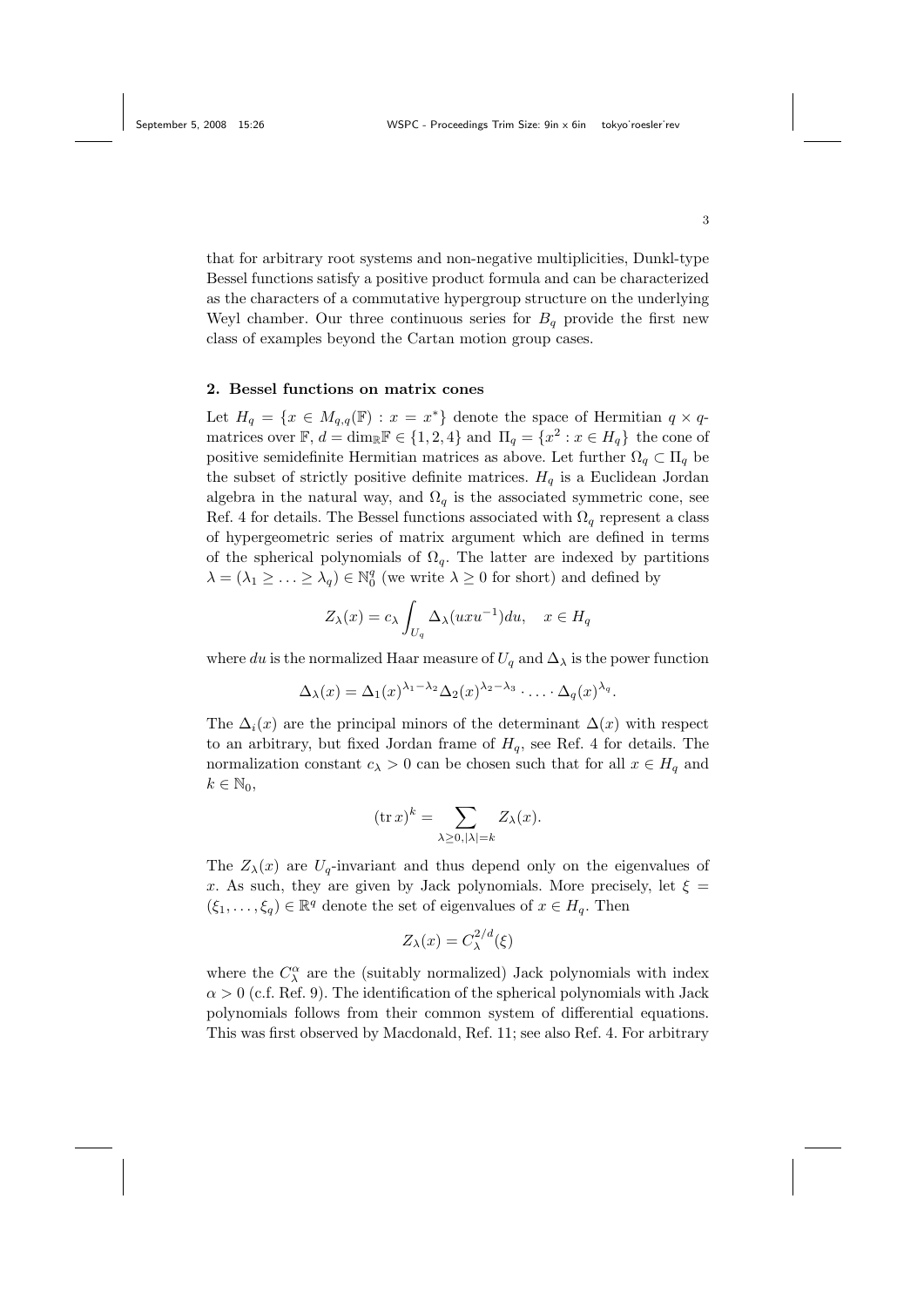$\alpha > 0$  and a parameter  $\mu \in \mathbb{C}$  with  $\text{Re}\,\mu > \frac{1}{\alpha}(q-1)$ , the hypergeometric function  ${}_0F_1^{\alpha}(\mu; .)$  on  $\mathbb{R}^q$  is defined by

$$
{}_{0}F_{1}^{\alpha}(\mu;\xi) = \sum_{\lambda \geq 0} \frac{1}{(\mu)_{\lambda}^{\alpha}|\lambda|!} C_{\lambda}^{\alpha}(\xi)
$$

with the generalized Pochhammer symbol

$$
(\mu)^\alpha_\lambda = \prod_{j=1}^q \left(\mu - \frac{1}{\alpha}(j-1)\right)_{\lambda_j}.
$$

Later on, we shall also need the  $_0F_1$  with two arguments,

$$
{}_{0}F_{1}^{\alpha}(\mu;\xi,\eta)=\sum_{\lambda\geq 0}\frac{1}{(\mu)_{\lambda}^{\alpha}|\lambda|!}\frac{C_{\lambda}^{\alpha}(\xi)C_{\lambda}^{\alpha}(\eta)}{C_{\lambda}^{\alpha}(\mathbf{1})},\quad \mathbf{1}=(1,\ldots,1).
$$

The Bessel function associated with the cone  $\Omega_q$  is defined in a similar way in terms of spherical functions,

$$
\mathcal{J}_{\mu}(x) = \sum_{\lambda \ge 0} \frac{(-1)^{|\lambda|}}{(\mu)_{\lambda}^{2/d} |\lambda|!} Z_{\lambda}(x), \quad x \in H_q.
$$

Thus for  $x \in H_q$  with eigenvalues  $\xi = (\xi_1, \ldots, \xi_q)$ , one has

$$
\mathcal{J}_{\mu}(x) = {}_0F_1^{2/d}(\mu; -\xi).
$$

If  $q = 1$  then  $J_{\mu}$  does not depend on d and is given by

$$
\mathcal{J}_{\mu}\left(\frac{x^2}{4}\right) = j_{\mu-1}(x) \quad (x \in \mathbb{R})
$$

where  $j_{\mu-1}$  is the one-variable Bessel function  $j_{\mu-1}(x) = {}_0F_1(\mu; -x^2/4)$ .

# 3. Radial analysis on matrix spaces, integral formulas, and Hankel transforms

We consider the space  $M_{p,q}$  of  $p \times q$ -matrices over **F** as a real vector space with scalar product  $(x, y) = \text{Re } \text{tr}(x^*y)$  and norm  $||x|| = \sqrt{\text{tr}(x^*x)}$ . As explained in the introduction, the space  $M_{p,q}^{U_p}$  of  $U_p$ -orbits in  $M_{p,q}$  is naturally identified with the cone  $\Pi_q$  via  $U_p.x \mapsto$ √  $\overline{x^*x}$ . We recall from Ref. 4 the polar coordinates in  $M_{p,q}$  which are adapted to this setting: Define the Stiefel manifold

$$
\Sigma_{p,q} = \{ x \in M_{p,q} : x^*x = I \}.
$$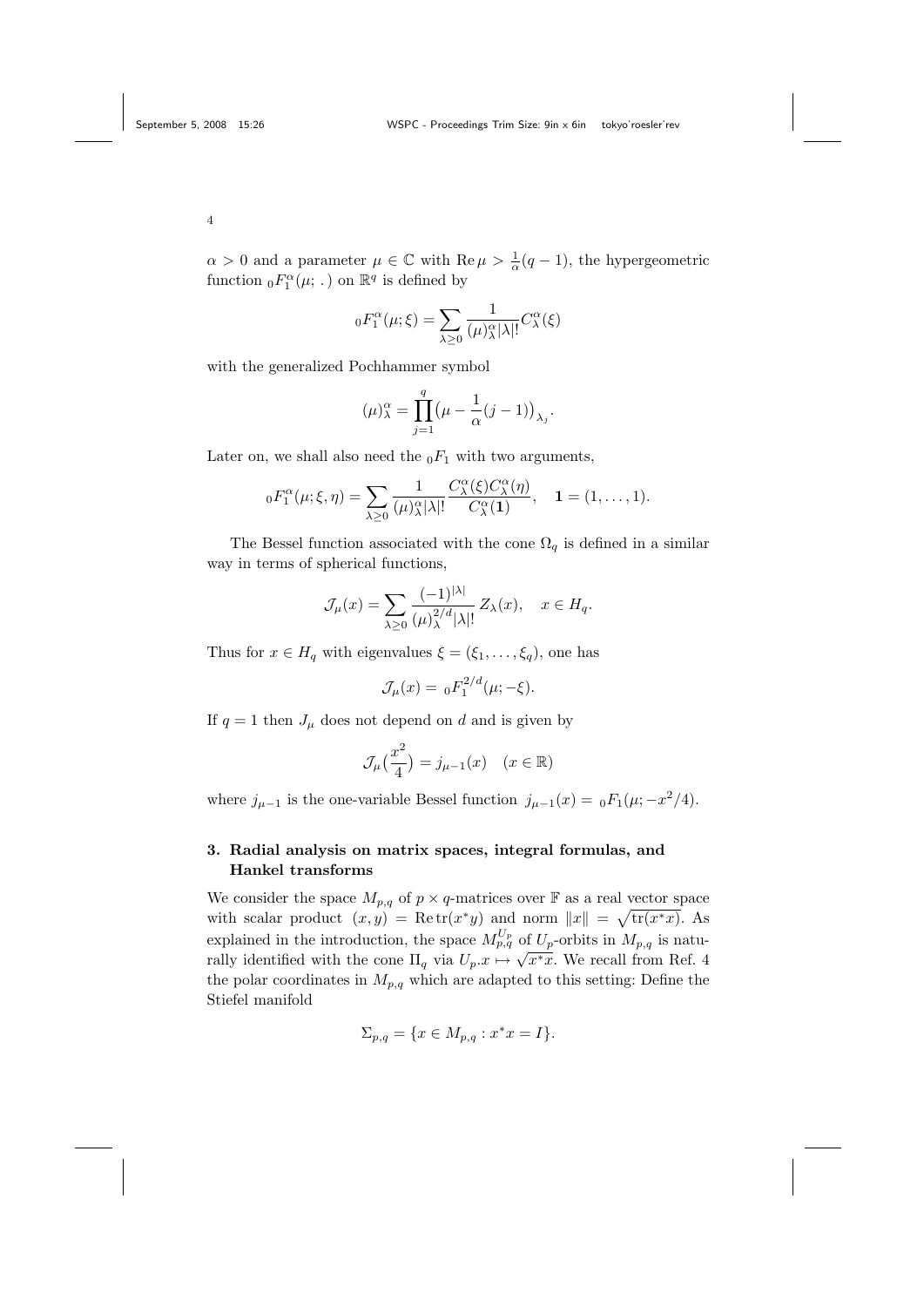Then for  $f \in L^1(M_{p,q}),$ 

$$
\int_{M_{p,q}} f(x)dx = \frac{\pi^{dpq/2}}{\Gamma_{\Omega_q}(dp/2)} \int_{\Omega_q} \int_{\Sigma_{p,q}} f(\sigma\sqrt{r})\Delta(r)^{\gamma} dr d\sigma
$$

where  $\Delta$  denotes again the detminant on the space  $H_q$ 

$$
\Gamma_{\Omega_q}(z) = (2\pi)^{dq(q-1)/4} \prod_{j=1}^q \Gamma(z - \frac{d}{2}(j-1))
$$

is the gamma function of the cone  $\Omega_q$ . Further,  $d\sigma$  denotes the unique  $U_p$ -invariant measure on  $\Sigma_{p,q}$  normalized according to  $\int_{\Sigma_{p,q}} d\sigma = 1$ , and

$$
\gamma = \frac{d}{2}(p - q + 1) - 1.
$$

Put  $\mu = pd/2$  and let  $\omega_{\mu}$  denote the measure on  $\Pi_{q}$  which is obtained as the image measure of the normalized Lebesgue measure  $(2\pi)^{-dpq/2}dx$  on  $M_{p,q}$  under the mapping  $x \mapsto \sqrt{x^*x}$ . Calculation in polar coordinates gives

$$
\omega_{\mu}(f) = \frac{2^{-\mu q}}{\Gamma_{\Omega_q}(\mu)} \int_{\Omega_q} f(\sqrt{r}) \Delta(r)^{\gamma} dr.
$$
\n(2)

Now suppose  $F \in L^1(M_{p,q})$  is radial with  $F(x) = f(x)$  $\overline{x^*x}$ ). Then the Fourier transform of  $F$  is also radial and given by

$$
\widehat{F}(\lambda) = \frac{1}{(2\pi)^{dpq/2}} \int_{M_{p,q}} F(x) e^{-i(\lambda,x)} dx = \int_{\Pi_q} f(r) \left( \int_{\Sigma_{p,q}} e^{-i(\lambda,\sigma r)} d\sigma \right) d\omega_{\mu}(r).
$$

The inner integral over the Stiefel manifold can be expressed in terms of the Bessel function  $\mathcal{J}_{\mu}$  on  $\Omega_{q}$  with parameter  $\mu = pd/2$ . Indeed, according to Propos. XVI.2.2. of Ref. 4,

$$
\int_{\Sigma_{p,q}} e^{-i(\sigma,x)} d\sigma = \mathcal{J}_{\mu}(\frac{1}{4}x^*x) \text{ for all } x \in M_{p,q}.
$$

For  $s, r \in \Pi_q$ , define

$$
\varphi_s^{\mu}(r) = \mathcal{J}_{\mu}\left(\frac{1}{4}sr^2s\right).
$$

Note that  $\varphi_s^{\mu}(r) = \varphi_r^{\mu}(s)$ , because  $\mathcal{J}_{\mu}$  depends only on the eigenvalues of its argument and the eigenvalues of  $sr^2s$  and  $rs^2r$  are the same. Thus

$$
\widehat{F}(\lambda) = \int_{\Pi_q} f(r) \varphi_{|\lambda|}^{\mu}(r) d\omega_{\mu}(r), \quad \mu = pd/2.
$$

The Fourier transform of  $F$  is therefore given by a Hankel transform of  $f$ . An  $L^2$ -theory for Hankel transforms associated with Bessel functions of general index  $\mu$  was developed by Herz, Ref. 6 and Faraut and Travaglini, Ref. 5. In our notation, the relevant result of Ref. 5 is as follows:

5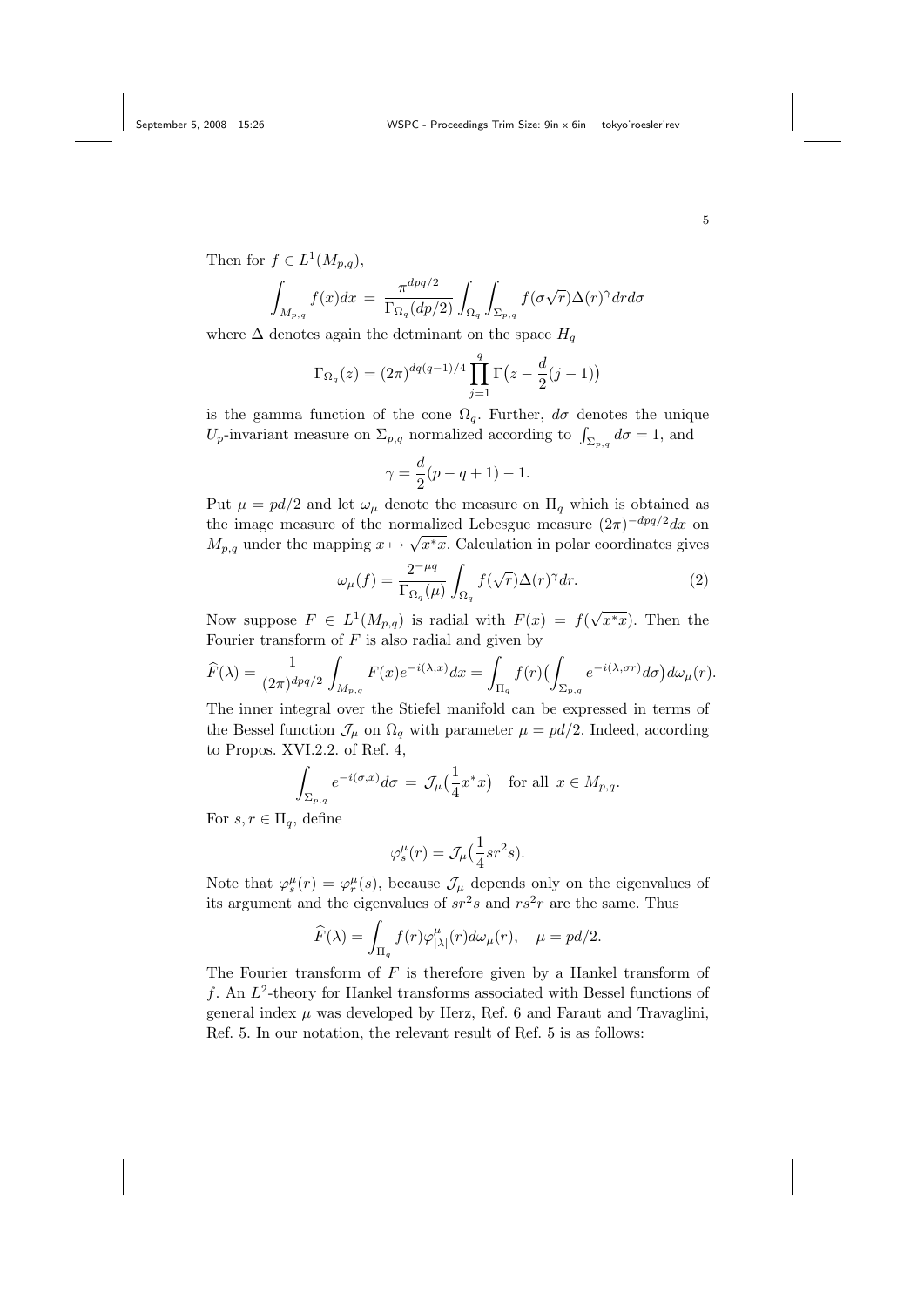**Theorem 3.1 (Ref. 5, Theorem 1).** Let  $\mu > \frac{d}{2}(q-1)$  and define the measure  $\omega_{\mu}$  on  $\Pi_q$  by

$$
\omega_{\mu}(f) = \frac{2^{-\mu q}}{\Gamma_{\Omega_q}(\mu)} \int_{\Omega_q} f(\sqrt{r}) \Delta(r)^{\gamma} dr
$$

with  $\gamma = \mu - \frac{d}{2}(q - 1) - 1$ . Put

$$
\varphi_s^{\mu}(r) := \mathcal{J}_{\mu}\left(\frac{1}{4}sr^2s\right) = \varphi_r^{\mu}(s).
$$

Then the Hankel transform

$$
f \mapsto \hat{f}^{\mu}, \quad \hat{f}^{\mu}(s) = \int_{\Pi_q} f(r) \varphi_s^{\mu}(r) d\omega_{\mu}(r)
$$

is an isometric and self-dual isomorphism of  $L^2(\Pi_q, \omega_\mu)$ .

It is natural to define a generalized translation on  $L^2(\Pi_q, \omega_\mu)$  by

$$
f \mapsto \tau_s f
$$
,  $\tau_s f(r) = \int_{\Pi_q} \hat{f}^{\mu}(t) \varphi_s^{\mu}(t) \varphi_r^{\mu}(t) d\omega_{\mu}(t)$ ;  $s \in \Pi_q$ .

An  $L^p$ -theory for  $p \geq 1$  and general indices  $\mu$  requires boundedness of this translation with respect to  $\|.\|_{p,\omega_u}$  and is provided by the underlying hypergroup structure which will be described in Section 5.

Let us now turn to the action of  $U_p \times U_q$  on  $M_{p,q}$  given by (1). We denote the singular spectrum of  $x \in M_{p,q}$  by  $\sigma_{sing}(x) = \sigma(\sqrt{x^*x})$ , where for  $s \in \Pi_q$ ,  $\sigma(s) = (\sigma_1, \ldots, \sigma_q) \in \mathbb{R}^q$  is the set of eigenvalues of s ordered by size according to  $\sigma_1 \geq \ldots \geq \sigma_q \geq 0$ . Two matrices  $x, y \in M_{p,q}$  belong to the same orbit under  $U_p \times U_q$  if and only if  $\sigma_{sing}(x) = \sigma_{sing}(y)$ . The orbit space is therefore naturally identified with the set

$$
\Xi_q = \{ \xi \in \mathbb{R}^q : \xi_1 \geq \ldots \geq \xi_q \geq 0 \}
$$

via  $U_p x U_q \mapsto \sigma_{sing}(x)$ . Again, this identification is also topological. Alternatively, we may start on the level of the matrix cone  $\Pi_q$  which was obtained as the orbit space under the action of  $U_p$  from the left. Action (1) on  $M_{p,q}$  induces an action of  $U_q$  on  $\Pi_q$  by conjugation:

$$
(v,r) \mapsto vrv^{-1}.
$$

The orbits under this action are parametrized by the possible eigenvalues of matrices from  $\Pi_q$ , which is again  $\Xi_q$ . The following integration formula is a special case of Theorem VI.2.3 in Ref. 4: For integrable  $g: \Pi_q \to \mathbb{C}$ ,

$$
\int_{\Pi_q} g(r) dr = \kappa_q \int_{\Xi_q} \int_{U_q} g(v \xi v^{-1}) dv \prod_{i < j} (\xi_i - \xi_j)^d d\xi \tag{3}
$$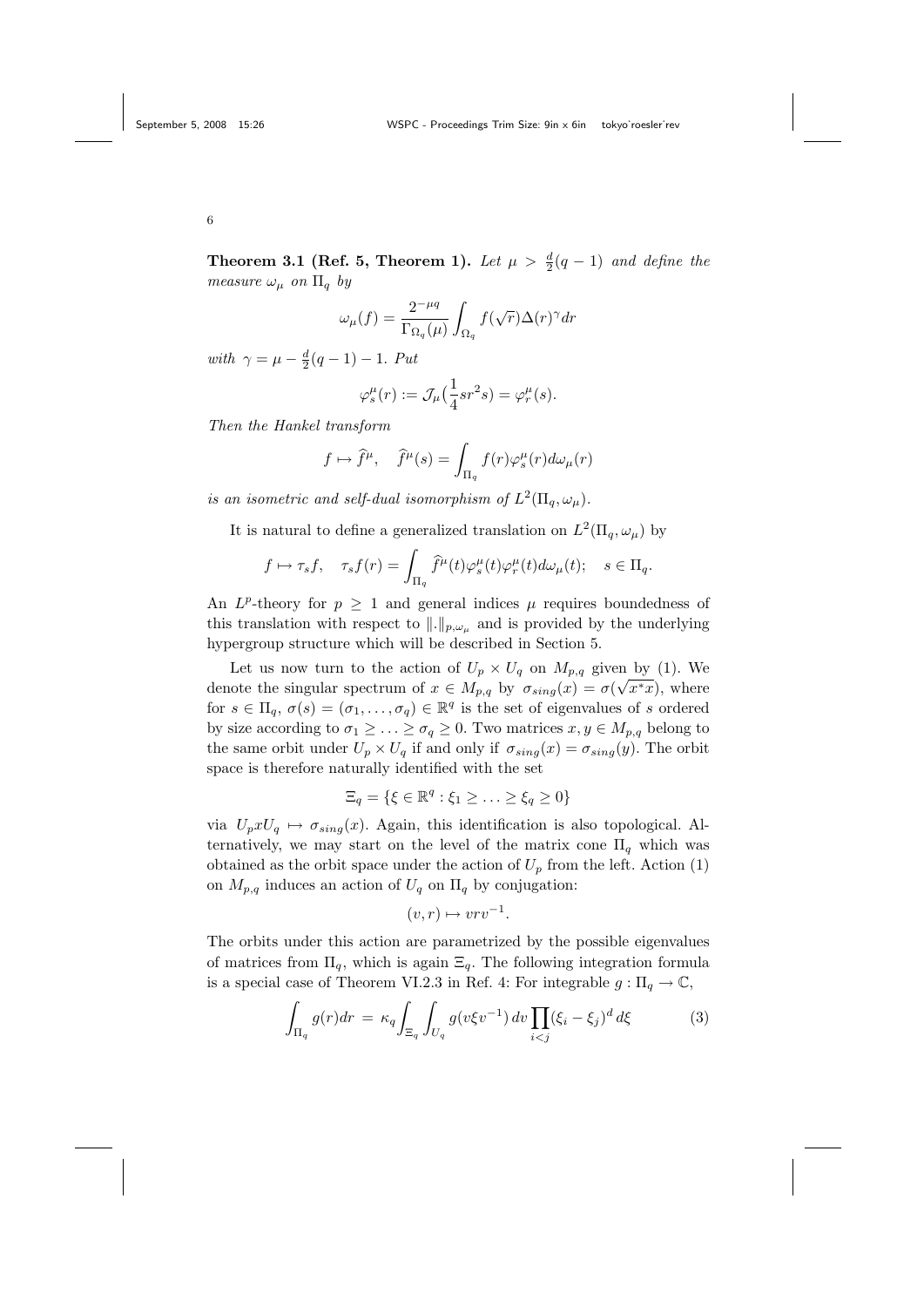with a normalization constant  $\kappa_q > 0$ . Here dv denotes the normalized Haar measure on  $U_q$  and  $\xi \in \Xi_q$  is identified with the diagonal matrix diag( $\xi_1, \ldots, \xi_q$ ) ∈  $\Pi_q$ . Note that  $\xi_i - \xi_j \geq 0$  on  $\Xi_q$  for  $i < j$ , hence the density in the integral is non-negative. Let us consider the canonical mapping

$$
\sigma: \Pi_q \to \Xi_q, \ r \mapsto \sigma(r)
$$

which is continuous and surjective.

### Lemma 3.1.

(a) The image measure  $\tilde{\omega}_{\mu}$  of  $\omega_{\mu}$  under  $\sigma$  is given by

$$
\widetilde{\omega}_{\mu} = d_{\mu}h_{\mu}(\xi)d\xi \quad \text{ with } h_{\mu}(\xi) = \prod_{i=1}^{q} \xi_{i}^{2\gamma+1} \prod_{i < j} (\xi_{i}^{2} - \xi_{j}^{2})^{d}
$$

and a constant  $d_{\mu} > 0$ .

(b) The measure  $\omega_{\mu}$  on  $\Pi_{q}$  is given by

$$
d\omega_{\mu}(r) = d'_{\mu} \cdot \prod_{i=1}^{q} \sigma(r)_{i}^{2\gamma+1} \prod_{i < j} (\sigma(r)_{i} + \sigma(r)_{j})^{d} dr
$$

with the constant  $d'_{\mu} = \kappa_q/d_{\mu}$ .

**Proof.** Part (a) is shown in Ref. 13. For the proof of (b), let  $g(\xi) :=$  $\prod_{i=1}^q \xi_i^{2\gamma+1} \prod_{i < j} (\xi_i + \xi_j)^d$  and consider  $\widetilde{g} := g \circ \sigma$ . Let  $f : \Xi_q \to \mathbb{C}$  be compactly supported. Then by formula (3) and part (a),

$$
\int_{\Pi_q} \widetilde{f}(r)\widetilde{g}(r)dr = \kappa_q \int_{\Xi_q} f(\xi)g(\xi) \prod_{i < j} (\xi_i - \xi_j)^d d\xi
$$
\n
$$
= \kappa_q \int_{\Xi_q} f(\xi)h_\mu(\xi) d\xi = \frac{\kappa_q}{d_\mu} \int_{\Pi_q} \widetilde{f}(r) d\omega_\mu(r).
$$

This implies the assertion.

The measures  $\omega_{\mu}$  and  $\tilde{\omega}_{\mu}$  will become relevant as the Haar (and Plancherel) measures of commutative hypergroups on the matrix cone  $\Pi_q$ and the chamber  $\Xi_q$ , respectively. The constant  $d_\mu$  is given by

$$
d_{\mu} = \Bigl(\int_{\Xi_q} h_{\mu}(x) e^{-|x|^2/2} dx\Bigr)^{-1}.
$$

This is a Selberg integral for the root system  $B<sub>q</sub>$  and can be evaluated explicitly; see Ref. 10.

 $\Box$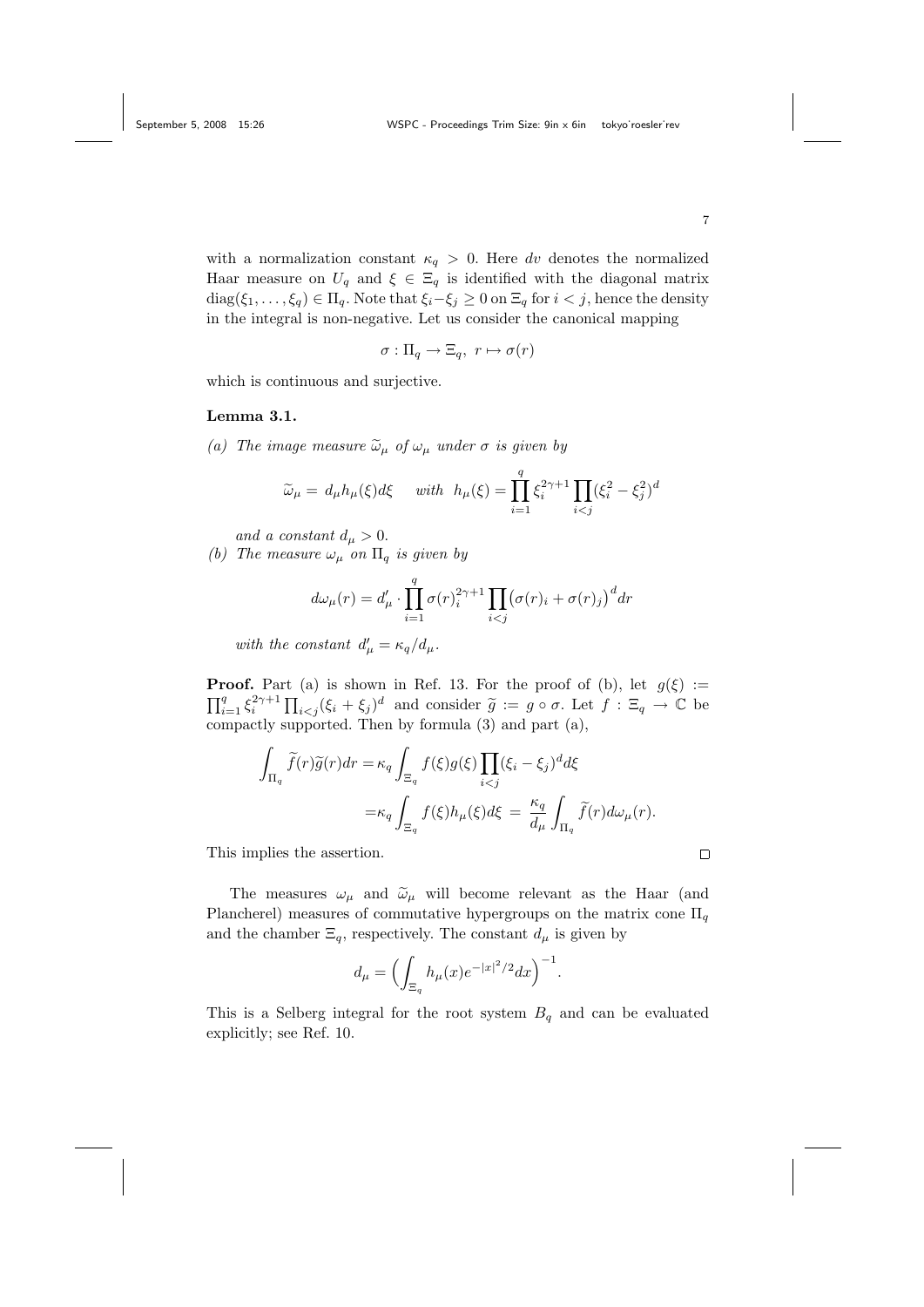#### 4. Hypergroups

Hypergroups generalize the convolution algebras of locally compact groups, with the convolution product of two point measures  $\delta_x$  and  $\delta_y$  being in general not a point measure again but a probability measure depending on  $x$  and  $y$ . More precisely, a hypergroup is a locally compact Hausdorff space X with a weakly continuous, associative convolution  $*$  on the space  $M_b(X)$ of regular bounded Borel measures on  $X$ , satisfying the following additional properties:

- (1) The convolution product  $\delta_x * \delta_y$  of two point measures is a compactly supported probability measure on X, and  $\text{supp}(\delta_x * \delta_y)$  depends continuously on  $x$  and  $y$  with respect to a suitable Hausdorff topology on the space of compact subsets of  $X$  (see Ref. 8).
- (2) There is a neutral element  $\delta_e$  satisfying  $\delta_e * \delta_x = \delta_x * \delta_e$  for all  $x \in X$ .
- (3) There is a continuous involution  $x \mapsto \bar{x}$  on X such that for all  $x, y \in X$ ,  $e \in \text{supp}(\delta_x * \delta_y)$  is equivalent to  $x = \bar{y}$ , and  $\delta_{\bar{x}} * \delta_{\bar{y}} = (\delta_y * \delta_x)^{-}$ . Here for  $\mu \in M_b(X)$ , the measure  $\mu^-$  is given by  $\mu^-(A) = \mu(A^-)$  for Borel sets  $A \subset X$ .

Due to weak continuity, the convolution of measures on a hypergroup is uniquely determined by the convolution of point measures.

We recapitulate some basic facts from hypergroup theory, see Ref. 8 for details: If the convolution is commutative, then  $(M_b(X), *)$  becomes a commutative Banach- $*$ -algebra with identity  $\delta_e$ . As proven by Spector (Ref. 15), there exists an (up to a multiplicative factor) unique Haar measure  $\omega$ , that is a positive Radon measure on  $X$  satisfying

$$
\int_X f(x*y)d\omega(y) = \int_X f(y)d\omega(y) \text{ for all } x \in X, f \in C_c(X),
$$

where  $f(x * y) = (\delta_x * \delta_y)(f)$ . A decisive object for harmonic analysis on a commutative hypergroup is its dual space which is defined by

$$
\widehat{X} := \{ \varphi \in C_b(X) : \varphi \neq 0, \, \varphi(\overline{x} * y) = \overline{\varphi(x)} \varphi(y) \, \forall x, y \in X \}.
$$

The elements of  $\hat{X}$  are called characters. As in the case of LCA groups, the dual of a commutative hypergroup is a locally compact Hausdorff space with the topology of locally uniform convergence and can be identified with the symmetric part of the spectrum of the convolution algebra  $L^1(X, \omega)$ . Accordingly, the Fourier transform on  $L^1(X, \omega)$  is defined by  $f(\varphi) := \int_X f \overline{\varphi} d\omega$ . The Fourier transform is injective, and there exists a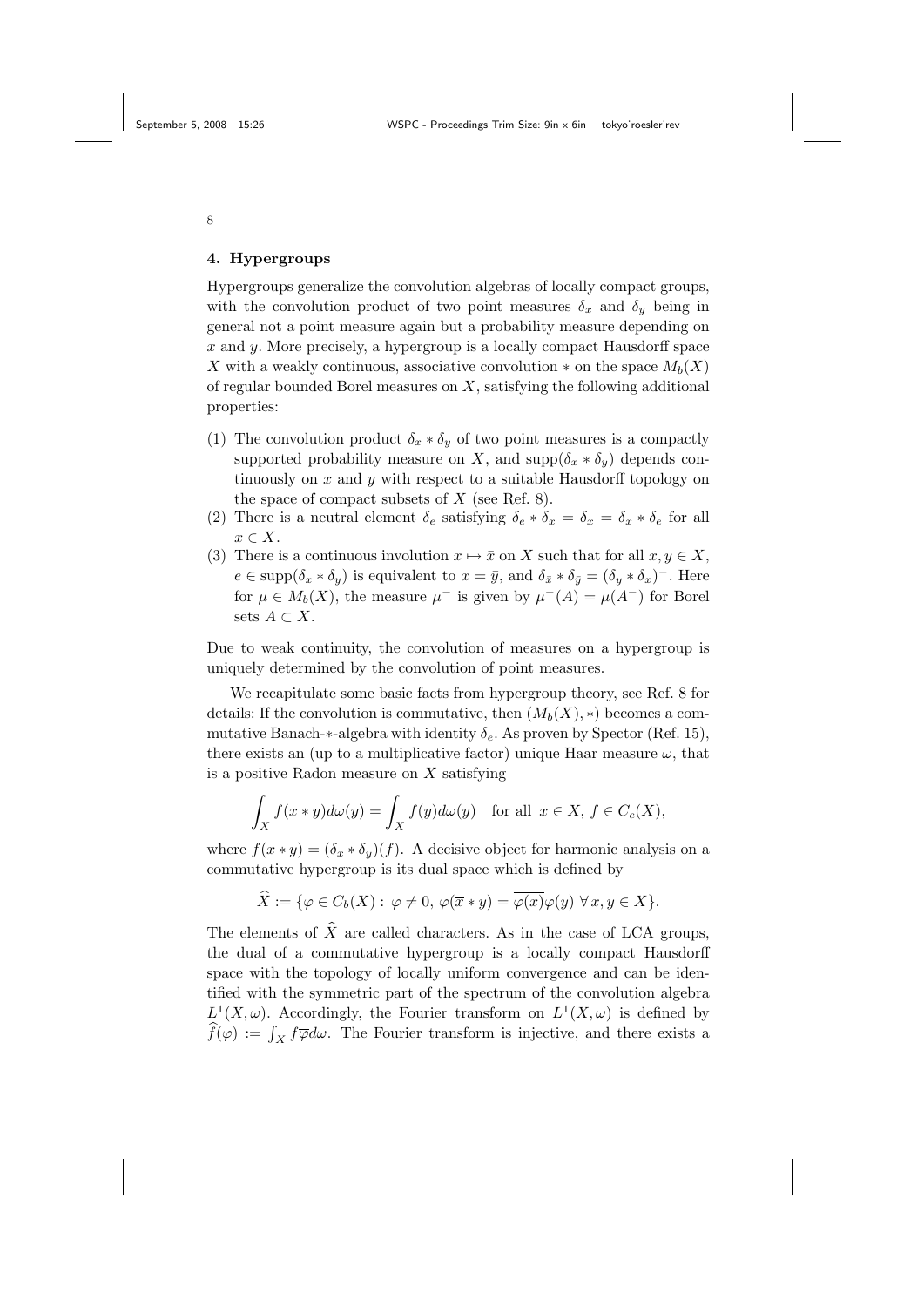unique positive Radon measure  $\pi$  on  $\hat{X}$ , called the Plancherel measure of  $(X, *)$ , such that  $f \mapsto \hat{f}$  extends to an isometric isomorphism from  $L^2(X, \omega)$ onto  $L^2(\hat{X}, \pi)$ . As for groups, there are convolutions between functions from various classes of  $L^p$ -spaces (or measures) on a hypergroup with Haar measure  $\omega$ . For example, if  $1 \leq p \leq \infty$  and  $f \in L^1(X, \omega), g \in L^p(X, \omega)$ , then the convolution product

$$
f * g(x) = \int_X f(x * y)g(\overline{y})d\omega(y)
$$

belongs to  $L^p(X, \omega)$  and satisfies  $|| f * g||_{p,\omega} \leq ||f||_{1,\omega} ||g||_{p,\omega}$ .

Example 4.1 (Orbit hypergroups). (Ref. 8, Chapt. 8) Let  $(G,+)$  be a locally compact abelian group and  $K$  a compact subgroup of  $Aut G$ . Then the space  $G^{K} = \{K.x : x \in G\}$  of K-orbits in G (equipped with the quotient topology) becomes a commutative hypergroup with convolution

$$
(\delta_{K,x} * \delta_{K,y})(f) = \int_K f(K.(x+ky))dk.
$$

The neutral element of the orbit hypergroup  $(G^K, *)$  is 0 and the involution is given by  $(K.x)^{-} = K.(-x)$ . For a Haar measure m on G, the image measure of m under the the canonical map  $\pi: G \to G^K$  provides a Haar measure of  $G^{K}$ . The dual space of  $G^{K}$  consists of the functions

$$
\varphi_{\alpha}(K.x) := \int_{K} \alpha(k.x)dk, \quad \alpha \in \widehat{G}
$$

where  $\varphi_{\alpha} = \varphi_{\alpha'}$  iff  $\alpha$  and  $\alpha'$  are in the same orbit under the dual action of K on  $\widehat{G}$  given by  $k.\alpha(x) = \alpha(k^{-1}.x)$ , see Ref. 13.

# 5. Bessel hypergroups on matrix cones

For each integer  $p \ge q$  we interpret radial analysis on  $M_{p,q}$  in terms of a commutative orbit hypergroup on the cone  $\Pi_q$  which is derived from the action of  $U_p$  by multiplication from the left. The convolution and all further data of this hypergroup can be calculated explicitly according to Example 4.1. We summarize the results obtained in Ref. 13:

**Theorem 5.1.** Let  $\mu = pd/2$ . The convolution of the orbit hypergroup  $M_{p,q}^{U_p} \cong \Pi_q$  is given by

$$
(\delta_r *_\mu \delta_s)(f) = \int_{\Sigma_{p,q}} f\left(\sqrt{r^2 + s^2 + r\tilde{\sigma}s + (r\tilde{\sigma}s)^*}\right) d\sigma
$$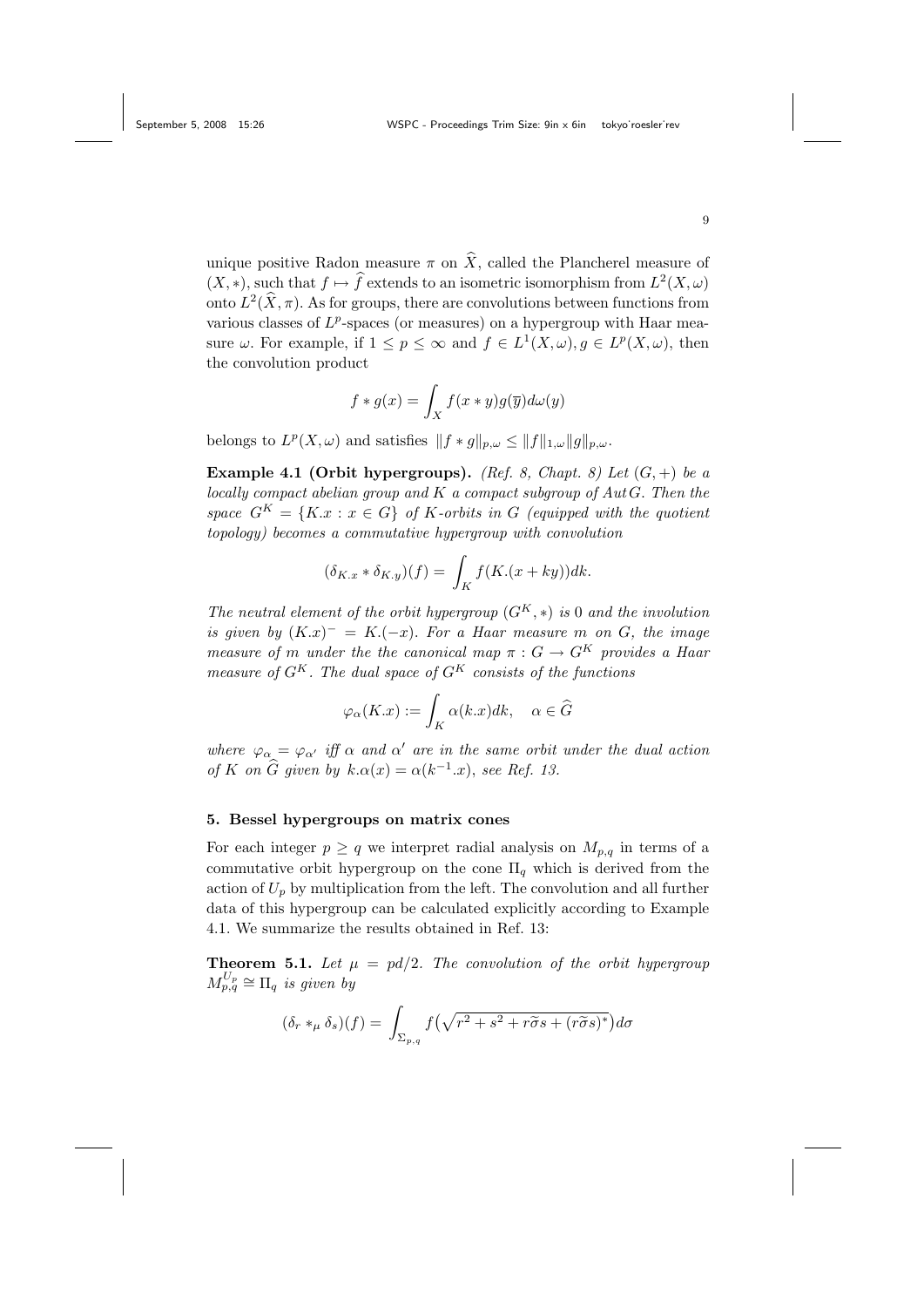where  $\tilde{\sigma} \in M_q$  is the truncated  $q \times q$ -matrix whose rows are given by the first q rows of  $\sigma$ . The neutral element of  $(\Pi_q, *_{\mu})$  is 0, and the involution is the identity mapping. A Haar measure is given by the measure  $\omega_{\mu}$  as defined in (2), and the dual space consists of the Bessel functions  $\varphi_s^{\mu}(r) =$  $\mathcal{J}_{\mu}(\frac{1}{4}sr^2s), s \in \Pi_q.$ 

In the above convolution formula, the integrand does not depend on the complete matrix  $\sigma$  but depends only the truncation  $\tilde{\sigma}$ , which is contained in the closure of the matrix ball

$$
D_q := \{ v \in M_{q,q} : v^*v < I \}
$$

 $(r < s$  means that  $s-r$  is positive definite). By a corresponding splitting of coordinates on the Stiefel manifold, one obtains the convolution formula in a different form with  $D_q$  as domain of integration. The dimension parameter p then occurs as an exponent in the density of the integral. Let

$$
\varrho := d\left(q - \frac{1}{2}\right) + 1 \quad \text{and} \quad \kappa_{\mu} := \int_{D_q} \Delta (I - v^*v)^{\mu - \varrho} dv
$$

for  $\mu \in \mathbb{R}$  with  $\mu > \varrho - 1$ . Then the result is as follows:

**Proposition 5.1.** Suppose that  $p \geq 2q$ . Then the convolution  $*_\mu$  with  $\mu =$ pd/2 can be written as

$$
(\delta_r *_\mu \delta_s)(f) = \frac{1}{\kappa_\mu} \int_{D_q} f\left(\sqrt{r^2 + s^2 + rvs + sv^*r}\right) \Delta (I - v^*v)^{\mu - \varrho} dv.
$$

Notice that  $\delta_r *_{\mu} \delta_s$  defines a probability measure on  $\Pi_q$  not only for the discrete series  $\mu = pd/2$  but also for arbitrary  $\mu > \varrho - 1$ . For  $\mu = \varrho - 1 =$  $\frac{d}{2}(2q-1)$ , which corresponds to the orbit hypergroup  $M_{p,q}^{U_p}$  with  $p=2q-1$ , the integral becomes singular. The degenerate form of the formula in this case can be calculated after a suitable change of coordinates; this is carried out in Ref. 13.

Using the above reformulation of the convolution, the corresponding product formula for the characters, i.e. the Bessel functions, as well as the statements of Theorem 5.1 can be extended to the range  $\mu > \rho - 1$ . The basic step for this is analytic continuation with respect to  $\mu$  from the discrete set of values  $\mu = pd/2$  into the full half-plane  $\{\mu \in \mathbb{C} : \text{Re}\,\mu > \rho - 1\}$  by use of Carlson's Phragmen-Lindelöf-type Theorem (see e.g. Ref. 16, p.186). This gives three continuous series of commutative hypergroup structures on  $\Pi_q$  (corresponding to  $d = 1, 2, 4$ ) which interpolate those occuring as orbit hypergroups for the indices  $\mu = pd/2$ . The following theorem contains the main results of Ref. 13: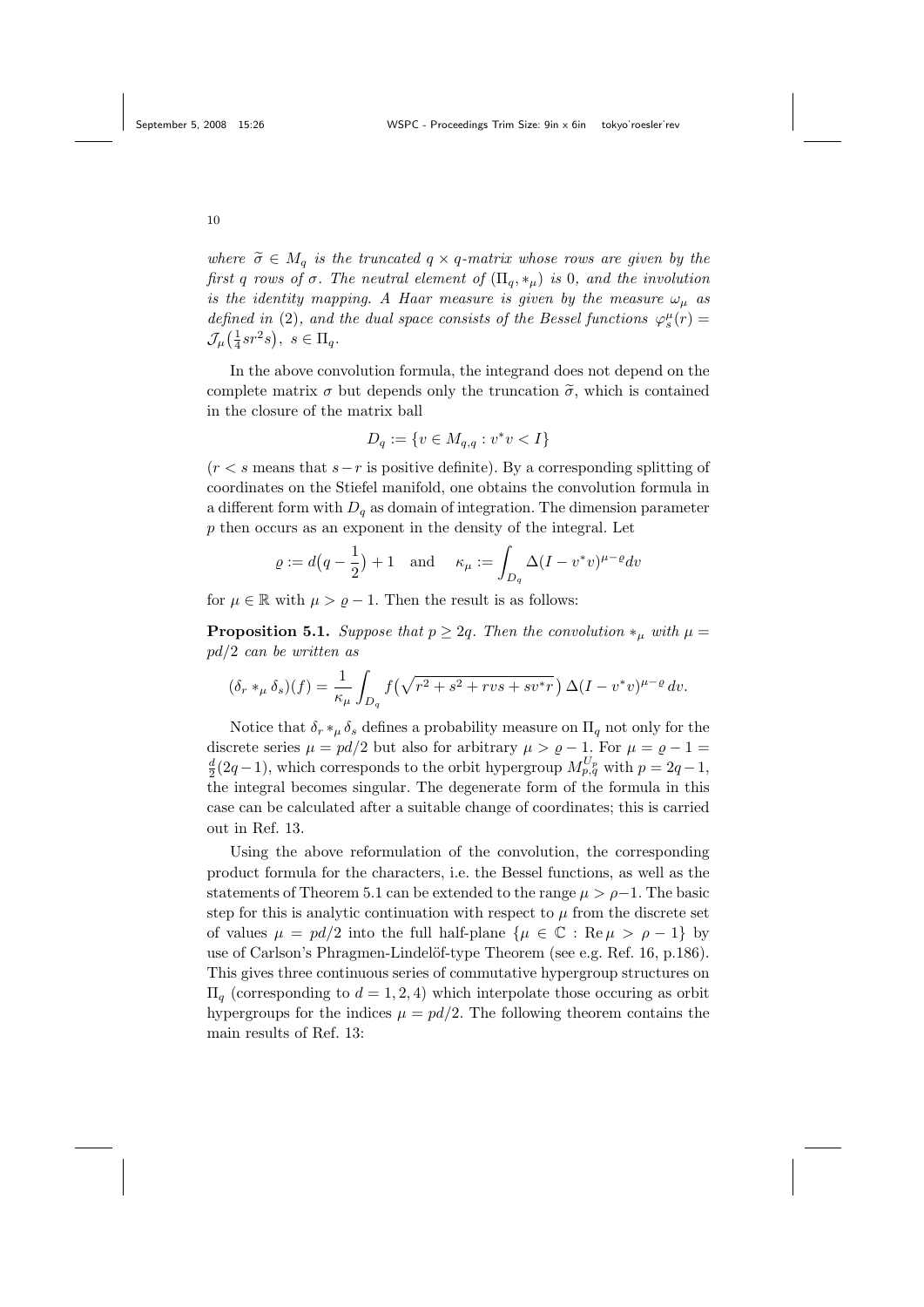Theorem 5.2. Let  $\mu \in \mathbb{R}$  with  $\mu > \varrho - 1$ .

(a) The assignment

$$
(\delta_r *_\mu \delta_s)(f) := \frac{1}{\kappa_\mu} \int_{D_q} f\left(\sqrt{r^2 + s^2 + rvs + sv^*r}\right) \Delta (I - v^*v)^{\mu - \varrho} dv
$$

defines a commutative hypergroup  $X_{\mu} = (\Pi_q, *_{\mu})$  with neutral element 0 and the identity mapping as involution. The support of  $\delta_r *_\mu \delta_s$  satisfies

$$
supp (\delta_r *_\mu \delta_s) \subseteq \{ t \in \Pi_q : ||t|| \le ||r|| + ||s|| \}.
$$

(b) A Haar measure of  $X_\mu$  is given by the measure  $\omega_\mu$  from Theorem 3.1. (c)  $\widehat{X}_{\mu} = {\varphi_s^{\mu}(r) = \mathcal{J}_{\mu}(\frac{1}{4}sr^2s) : s \in \Pi_q}.$ 

Part (c) is based on the analytic extension of the product formula for the Bessel functions, but one also has to make sure that there are no further characters apart from the Bessel functions  $\varphi_s^{\mu}, s \in \Pi_q$ . For this, the Plancherel Theorem 3.1 as well as subexponential growth of the hypergroup are needed.

Theorem 5.2 implies in particular a positivity-preserving generalized translation and a full  $L^p$ -theory beyond the  $L^2$ -theory established earlier in Refs. 5,6.

As  $\varphi_s^{\mu}(r) = \varphi_r^{\mu}(s)$ , the convolution  $*_\mu$  determines a dual hypergroup convolution on  $\widehat{X}_{\mu}$  by

$$
\varphi_r^{\mu}(t)\varphi_s^{\mu}(t) = \int_{\Pi_q} \varphi_w^{\mu}(t) d(\delta_r *_\mu \delta_s)(w).
$$

The mapping  $X_{\mu} \mapsto \widehat{X}_{\mu}, r \mapsto \varphi_r^{\mu}$  is an isomorphism of hypergroups in the sense of the definition below. When  $X_\mu$  and its dual are identified in this way, the Plancherel measure of  $X_\mu$  coincides with the Haar measure  $\omega_{\mu}$  of  $\widetilde{X}_{\mu}$  (the normalization of  $\omega_{\mu}$  is chosen appropriately). Commutative hypergroups with these properties are called self-dual.

**Definition 5.1.** Let  $X, Y$  be hypergroups. A homeomorphism  $T: X \to Y$ is called a hypergroup isomorphism, if  $T(\delta_x * \delta_{\overline{y}}) = \delta_{T(x)} * \delta_{\overline{T(y)}} \quad \forall x, y \in X$ , where the mapping  $T$  is extended to bounded Borel measures by taking image measures. An automorphism of the hypergroup  $X$  is an isomorphism  $T: X \to X$ . We denote the group of automorphisms of X by Aut $(X)$ .

The hypergroups  $X_{\mu} = (\Pi_q, *_{\mu})$  have interesting algebraic properties. In particular, they have rich groups of automorphisms, which are closely

11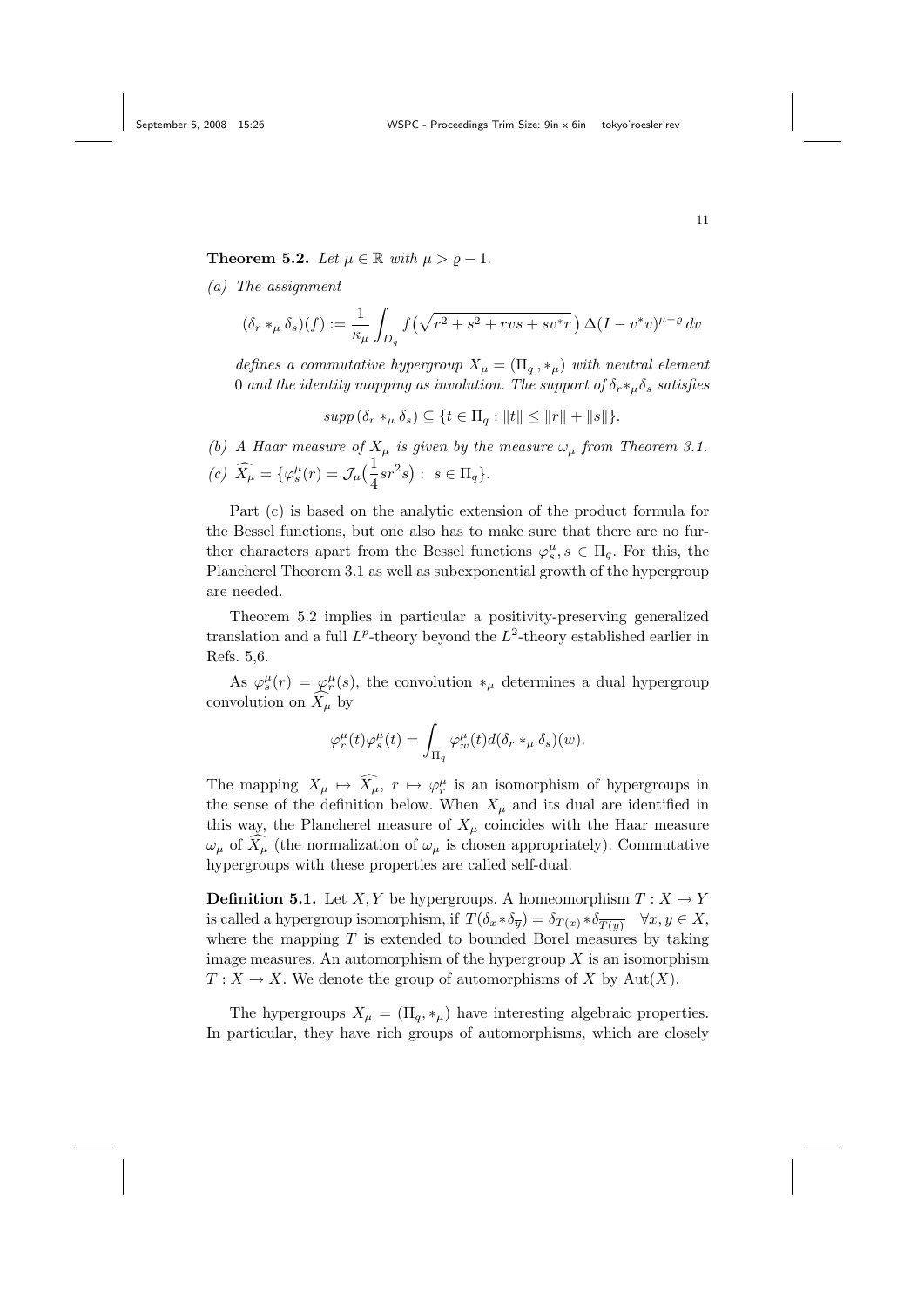related to the automorphisms of the underlying symmetric cone. The automorphisms, as well as subhypergroups and quotients, were studied in detail in Ref. 17. For the following, we recall that  $GL_q = GL_q(\mathbb{F})$  acts on  $\Pi_q$  as a

group of homeomorphisms via

$$
T_a(r) := \sqrt{ar^2 a^*} \quad \text{for } a \in GL_q, \ r \in \Pi_q.
$$

**Proposition 5.2 (Ref. 17).**  $\{T_a : a \in GL_q\}$  is a subgroup of  $Aut(X_\mu)$ .

If  $q = 1$ , then  $\Pi_q = [0, \infty)$  and the hypergroups  $X_\mu$  are the same for all values of d. They are just the well-known Bessel-Kingman hypergroups. In this case, the automorphism group of  $X_{\mu}$  for  $\mu > \frac{1}{2}$  was determined already by Zeuner in Ref. 18; it consists of the mappings  $T_a$  with  $a > 0$ .

If  $\mathbb{F} = \mathbb{R}$ , then the  $T_a$  constitute the full automorphism group  $\text{Aut}(X_\mu)$ also in higher dimensions. If  $\mathbb{F} = \mathbb{C}$ , one has to add one further generating element: in fact, it is easily seen from the explicit form of the hypergroup convolution on  $X_\mu$  that for  $\mathbb{F} = \mathbb{C}$ , the transposition  $\tau : x \mapsto x^t$  is also an automorphism of  $X_\mu$ .

# Theorem 5.3 (Ref.17). Let  $\mu > \rho - 1$ .

(1) If  $\mathbb{F} = \mathbb{R}$ , then  $Aut(X_{\mu}) = \{T_a : a \in GL_q\}.$ (2) If  $\mathbb{F} = \mathbb{C}$ , then  $Aut(X_{\mu}) = \{ \sigma \circ T_a : a \in GL_a, \sigma = id, \tau \}.$ 

A similar result is expected for  $\mathbb{F} = \mathbb{H}$ , but so far, the full classification of the automorphism group is still open in this case. The classification of automorphisms of  $X_\mu$  is closely related to the structure of the possible subhypergroups, which are also completely classified in Ref. 17. For arbitrary  $\mathbb{F}$  and  $\mu > d(q - \frac{1}{2})$ , they are given by

$$
X_{\mu}^{k,v} = \left\{ v \begin{pmatrix} r & 0 \\ 0 & 0 \end{pmatrix} v^{-1} : r \in \Pi_k \right\}
$$

with  $0 \leq k \leq q$  and a unitary matrix  $v \in U_q$ .

#### 6. Wishart-distributions and probabilistic aspects.

The standard (squared) Wishart distribution on the cone  $\Pi_a$  with shape parameter  $\mu > \rho - 1$  is the probability measure

$$
dW_{\mu}(r) = (2\pi)^{-q\mu} e^{-tr(r^2)/2} d\omega_{\mu}(r).
$$

If  $\mu = pd/2$  with  $p \geq q$ , then this is just the image measure of the Gaussian distribution  $(2\pi)^{-dpq/2}e^{-\|x\|^2/2}dx$  on  $M_{p,q}$  under the mapping  $x \mapsto \sqrt{x^*x}$ .

12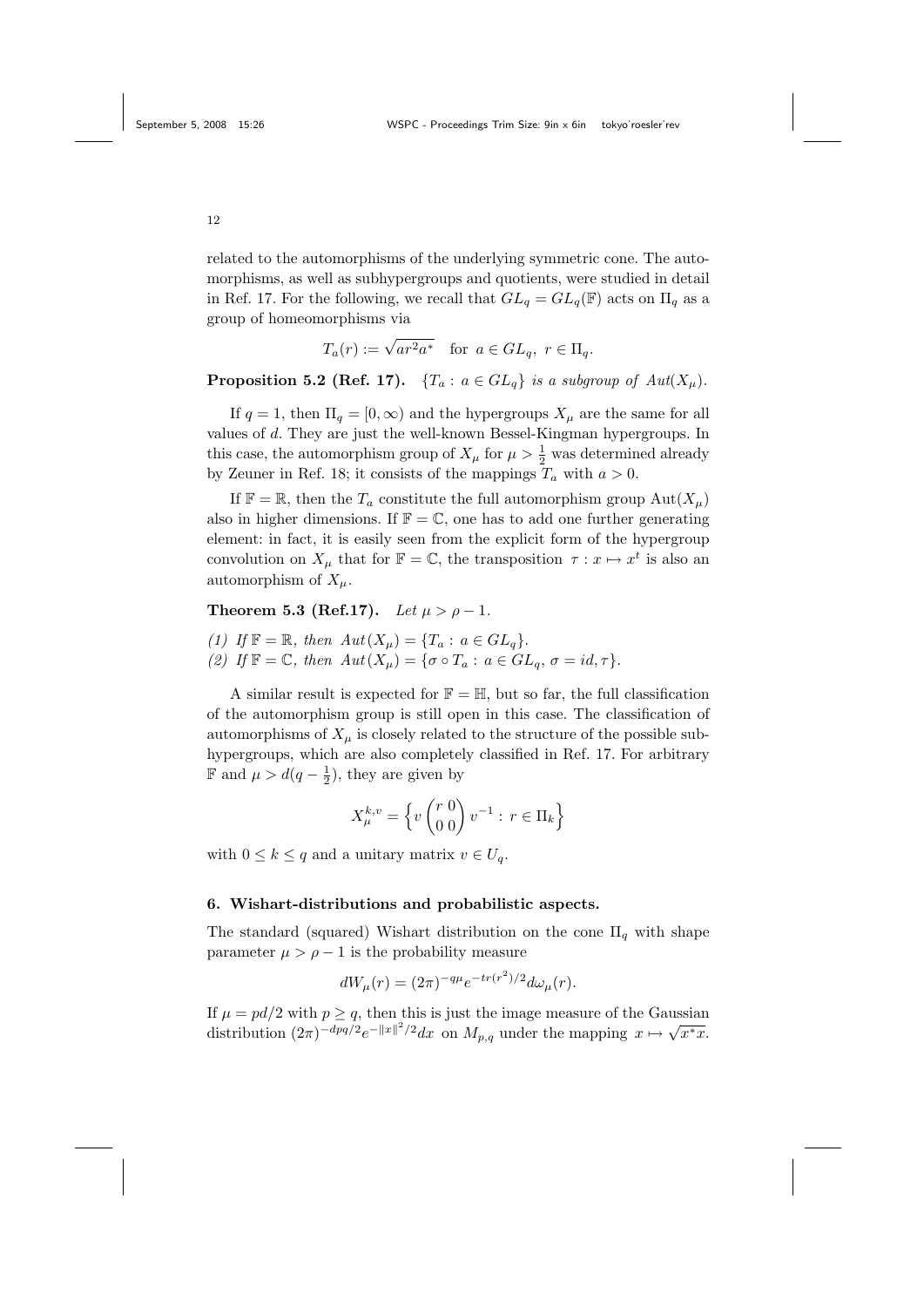In this way, a non-centered Gaussian  $(2\pi)^{-dpq/2}e^{-||x-a||^2/2}dx$  leads to the non-centered Wishart distribution  $W_{\mu}^{\sqrt{a^*a}}$  with  $\mu = pd/2$ , where

$$
dW_{\mu}^{s}(r) = (2\pi)^{-q\mu} \mathcal{J}_{\mu}(-\frac{1}{4}sr^{2}s)e^{-tr(r^{2}+s^{2})/2}d\omega_{\mu}(r)
$$

for  $s \in \Pi_q$  and  $\mu > \rho - 1$ . With the theorem above, non-centered Wishart distributions with arbitrary shape parameter  $\mu > \rho - 1$  can be written as hypergroup translates of the non-centered one:

$$
W_{\mu}^{s} = \delta_{s} *_{\mu} W_{\mu}.
$$

For a proof we refer to Ref. 17, where Wishart distributions and their probabilistic properties are discussed from this new point of view. A central limit theorem with Wishart distributions as limits is obtained, as well as strong laws of large numbers for random walks on  $X_\mu$ . In Ref. 14, we consider the situation where the dimension parameter  $p$  (or, more general, the index  $\mu$ ) tends to infinity, while q is fixed. In particular, we obtain a strong law of large numbers. An essential ingredient is the following estimate for the Bessel functions  $\mathcal{J}_{\mu}$  with large indices  $\mu$ :

**Theorem 6.1 (Ref. 14).** There exists a constant  $C$  depending on  $d$  and q such that for all  $\mu > 2\rho$  and  $r \in \Pi_q$ ,

$$
\left|\mathcal{J}_{\mu}(\mu r) - e^{-tr(r)}\right| \leq \frac{C}{\mu} \cdot \min(1, tr(r)^2).
$$

## 7. Bessel functions associated with root system  $B_q$

Bessel functions associated with root systems are part of the theory of rational Dunkl operators which was initiated by C.F. Dunkl in the late nineteen-eighties, see Ref. 3. They include the usual one-variable Bessel functions (rank one case), and the spherical functions of Cartan motion groups. The general framework is as follows:

Let G be a finite reflection group on  $\mathbb{R}^q$  with the usual Euclidean scalar product  $\langle \cdot, \cdot \rangle$ , and let R be the reduced root system of G. A G-invariant function  $k : R \to \mathbb{C}$  is called a multiplicity function on R. In the present context, we shall be concerned with root system  $B_q = \{\pm e_i, 1 \leq i \leq$  $q\} \cup {\pm\epsilon_i \pm \epsilon_j, 1 \leq i \leq j \leq q}.$  Each multiplicity on  $B_q$  is of the form  $k = (k_1, k_2)$  where  $k_1$  is the value on the roots  $\pm e_i$  and  $k_2$  is the value on the roots  $\pm e_i \pm e_j$ .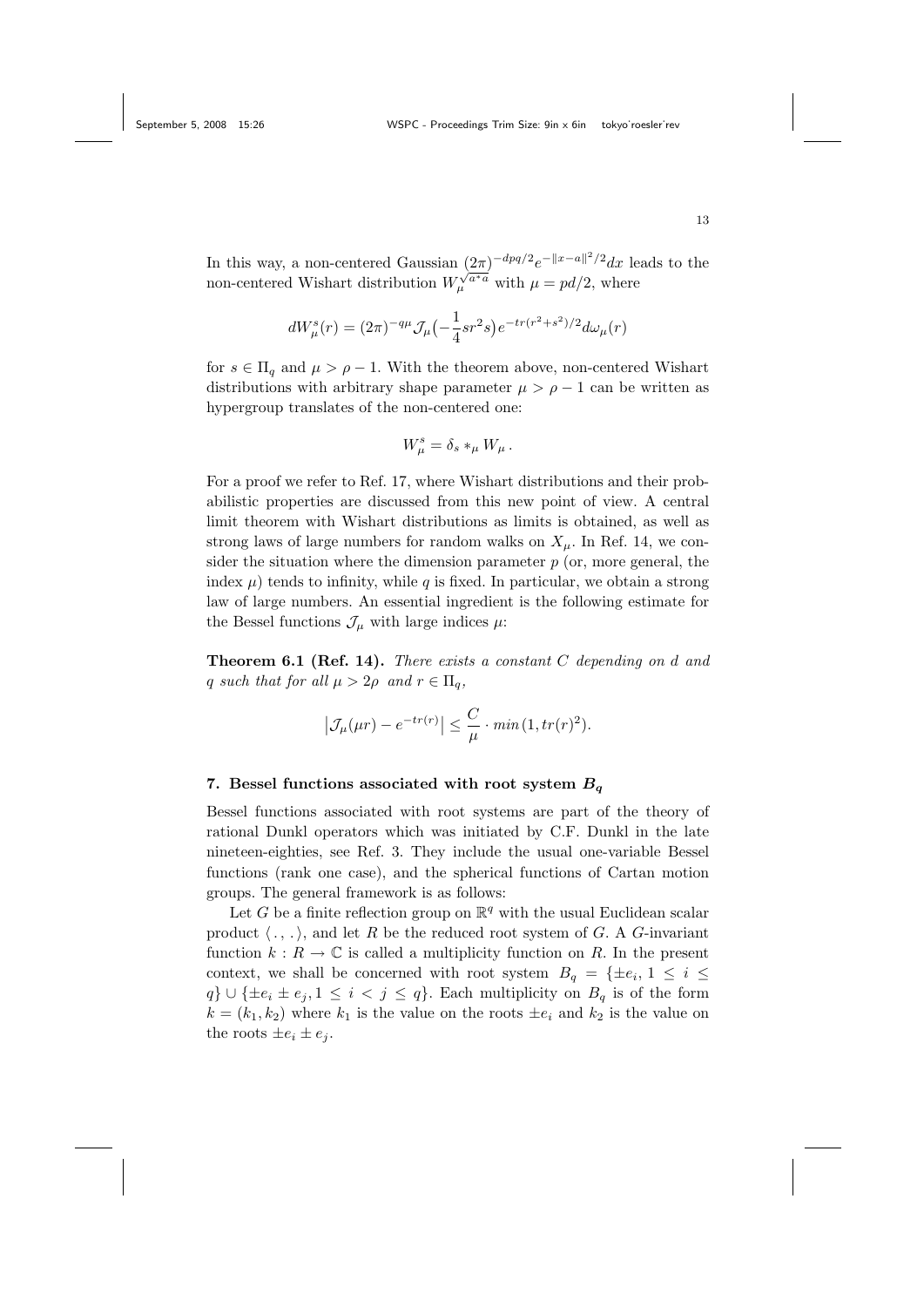For a fixed multiplicity  $k$ , the associated (rational) Dunkl operators are given by

$$
T_{\xi}(k) = \partial_{\xi} + \sum_{\alpha \in R_+} k_{\alpha} \langle \alpha, \xi \rangle \frac{1}{\langle \alpha, . \rangle} (1 - \sigma_{\alpha}), \quad \xi \in \mathbb{R}^q.
$$

Here  $R_+$  is a positive subsystem of R,  $\sigma_\alpha$  denotes the reflection in the hyperplane perpendicular to  $\alpha$  and the action of  $G$  is extended to functions on  $\mathbb{R}^q$  in the usual way. The  $T_{\xi}(k)$  commute (Ref. 3) and therefore generate a commutative algebra of differential-reflection operators on  $\mathbb{R}^q$ . For  $k \geq 0$ and spectral parameter  $\eta \in \mathbb{C}^q$ , consider the so-called Bessel system

$$
p(T(k))f = p(\eta)f \quad \forall \, p \in \mathcal{P}^G; \quad f(0) = 1.
$$

 $\mathcal{P}^G$  denotes the subalgebra of G-invariant polynomials in  $\mathcal{P}$ , and  $p(T(k))$ is the Dunkl operator associated with the polynomial  $p(x) = p(x_1, \ldots, x_n)$ which is obtained by replacing  $x_i$  by  $T_{e_i}(k)$ . When restricted to G-invariant functions,  $p(T(k))$  as a differential operator. As proven in Ref. 12, the Bessel system has a unique analytic G-invariant solution  $\xi \mapsto J_k(\xi, \eta)$  which is called the Bessel function associated with  $R$ . In rank one, one obtains the one-variable Bessel functions  $J_k(\xi, \eta) = j_{k-1/2}(i\xi\eta)$ . In the general case,  $J_k$  satisfies  $J_k(\xi, \eta) = J_k(\eta, \xi)$  and is G-invariant in both arguments. It is known that the algebra of invariant differential operators of a flat symmetric space is (essentially) given by the operators  $p(T(k))$  where R and k are determined by the underlying root space data. The spherical functions are then given by the corresponding Bessel functions  $J_k(., \eta)$ .

Let  $\Xi$  denote the closed Weyl chamber associated with  $R_+$ . The Bessel function  $J_k$  gives rise to an integral transform on  $\Xi$  which is a symmetrized version of the Dunkl transform (see Ref. 7 for a detailed study) and generalizes the usual Hankel transform to higher rank. Let  $w_k$  denote the weight function

$$
w_k(\xi) = \prod_{\alpha \in R_+} |\langle \alpha, \xi \rangle|^{2k_{\alpha}}
$$

on  $\Xi$ . Then the symmetric Dunkl transform on  $L^1(\Xi, w_k)$  is defined by

$$
\widehat{f}^k(\eta) = \int_{\Xi} f(\xi) J_k(-i\xi, \eta) w_k(\xi) d\xi, \quad \eta \in \Xi.
$$

This transform has many properties in common with the usual Fourier transform. In particular, there are Plancherel and Paley-Wiener theorems available. However, there is so far no bounded generalized translation matching the Dunkl transform in general. In Ref. 13, interpolations of the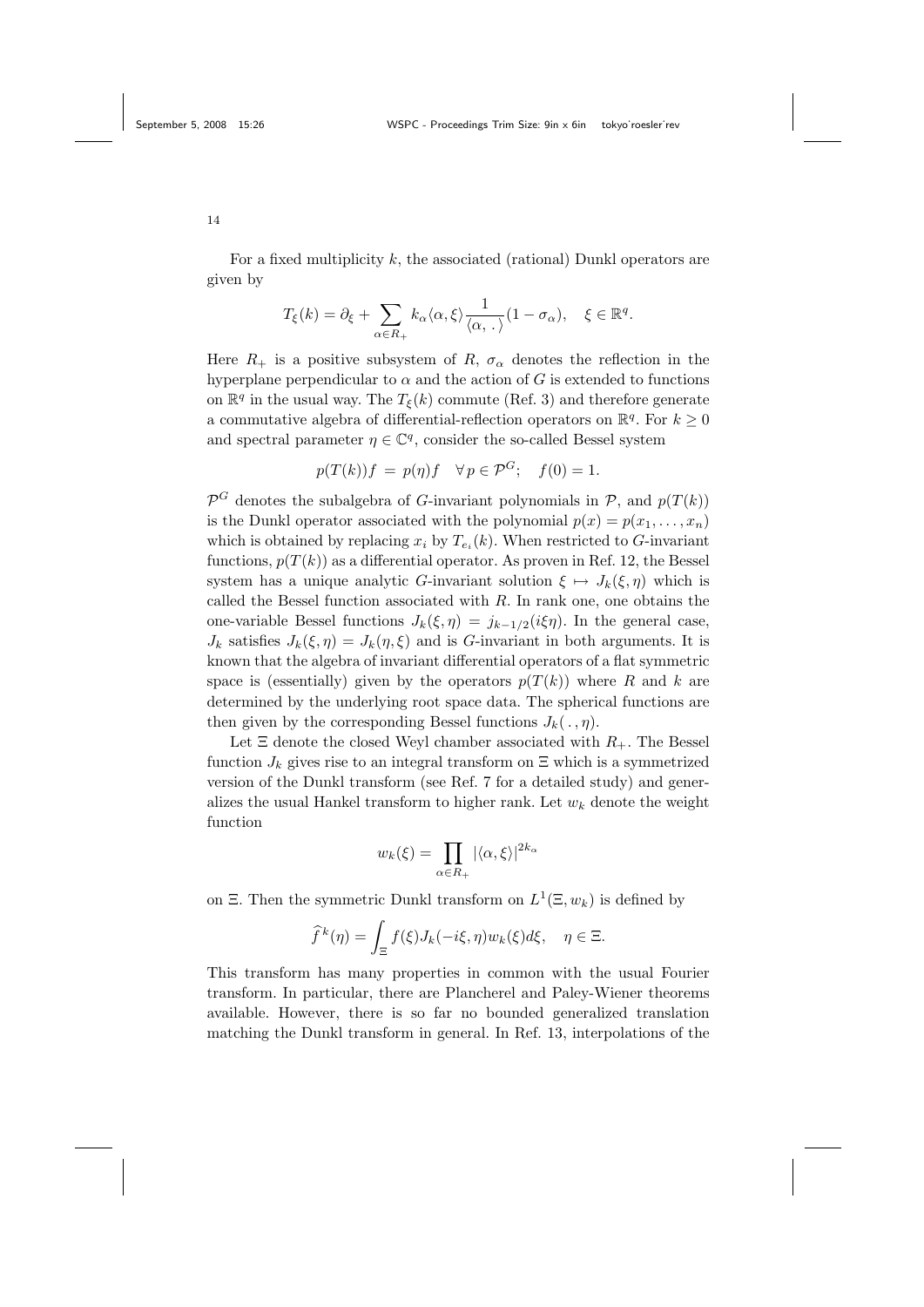orbit hypergroup convolutions associated with  $(U_p \times U_q) \times M_{p,q}$  are obtained, which build three continuous series of hypergroups with Bessel functions of type  $B<sub>a</sub>$  as characters. The results, which will be described in the next section, are based on the following representation of the  $B_q$ -Dunkl-type Bessel function as a hypergeometric function  $_0F_1$  of two arguments:

**Proposition 7.1.** [Refs. 1,13] Let  $k = (k_1, k_2) \ge 0$  and  $k_2 > 0$ . Let  $J_k^B$ denote the Dunkl-type Bessel function of type  $B_q$  and with multiplicity k. For  $\xi = (\xi_1, \ldots, \xi_q) \in \mathbb{C}^q$  put  $\xi^2 = (\xi_1^2, \ldots, \xi_q^2)$ . Then for all  $\xi, \eta \in \mathbb{C}^q$ ,

$$
J_k^B(\xi, \eta) = {}_0F_1^{\alpha}(\mu; \frac{\xi^2}{2}, \frac{\eta^2}{2}) \quad \text{ with } \alpha = \frac{1}{k_2}, \mu = k_1 + (q-1)k_2 + \frac{1}{2}.
$$

# 8. Hypergroups on the Weyl chamber

In Section 5 we saw that the cone  $\Pi_q$  carries a continuously parametrized family of commutative hypergroup structures  $*_\mu$  with  $\mu > \varrho - 1$ , as well as additional orbit hypergroup structures for  $\mu = pd/2$ ,  $p \geq q$  an integer. Let

$$
\mathcal{M}_q := \left\{ \frac{pd}{2}, \, p = q, q+1, \dots \right\} \cup (\rho - 1, \infty).
$$

Under the action of  $U_q$  on  $\Pi_q$  by conjugation  $(v, r) \mapsto vrv^{-1}$ , each convolution ∗<sub>µ</sub> with  $\mu \in \mathcal{M}$  induces a commutative hypergroup convolution  $\circ_{\mu}$ on  $\Xi_q$  which is obtained by the technique of orbital hypergroup morphisms (see Ref. 8). For this it is important that the mapping  $r \mapsto vrv^{-1}$  is an automorphism of  $X_\mu$ . As before, we identify  $\xi \in \Xi_q$  with the associated diagonal matrix from  $\Pi_q$  and denote by  $\sigma$  the canonical mapping  $r \mapsto \sigma(r)$ on  $\Pi_q$ . The following is proven in Ref. 13:

## Theorem 8.1.

(1) For fixed  $d \in \{1,2,4\}$  and each  $\mu \in \mathcal{M}_q$  the chamber  $\Xi_q$  carries a commutative hypergroup structure  $Y_{\mu} = (\Xi_q, \circ_{\mu})$  with convolution

$$
(\delta_{\xi} \circ_{\mu} \delta_{\eta})(f) = \int_{U_q} (f \circ \sigma)(\xi *_{\mu} v \eta v^{-1}) dv.
$$

The neutral element is 0 and the involution is given by the identity mapping.

(2) A Haar measure on  $Y_\mu$  is given by

$$
\widetilde{\omega}_{\mu} = d_{\mu} h_{\mu}(\xi) d\xi \quad with \quad h_{\mu}(\xi) = \prod_{i=1}^{q} \xi_i^{2\gamma+1} \prod_{i < j} (\xi_i^2 - \xi_j^2)^d
$$

as in Lemma 3.1.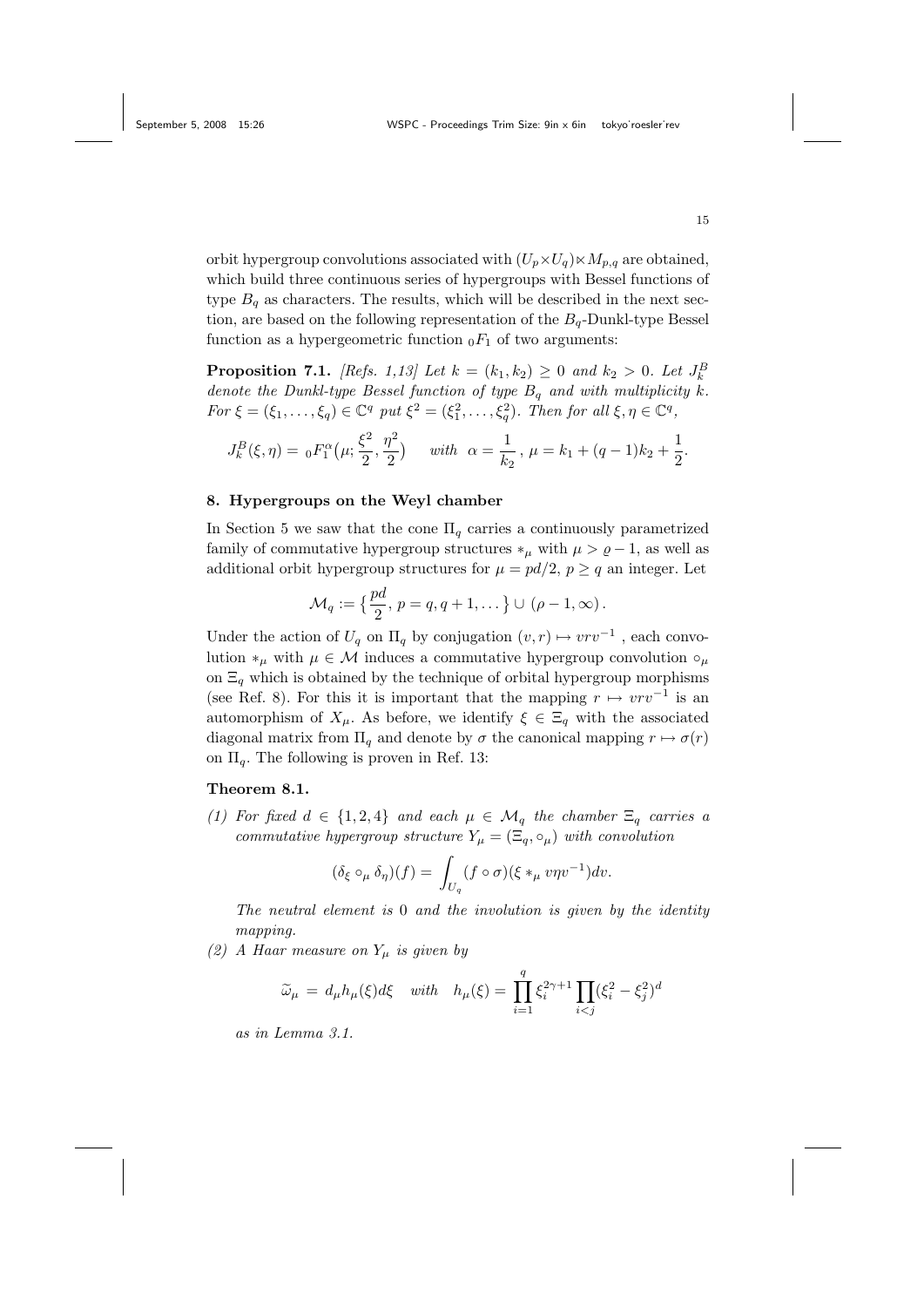(3) The dual space of  $Y_\mu$  is parametrized by  $\Xi_q$  and consists of the functions

$$
\psi_{\xi}^{\mu}(\eta) = \int_{U_q} \varphi_{\xi}^{\mu}(v\eta v^{-1}) dv = J_k^B(\xi, i\eta), \quad \xi \in \Xi_q
$$

where the multiplicity k is given by  $k = k(\mu, d) = (\mu - \frac{d}{2}(q-1) - \frac{1}{2}, \frac{d}{2})$ .

In particular, the Bessel function  $J_k^B$  with  $k = k(\mu, d)$  satisfies the positive product formula

$$
J_k^B(\xi, z) J_k^B(\eta, z) = \int_{\Xi_q} J_k^B(\zeta, z) d(\delta_\xi \circ_\mu \delta_\eta)(\zeta) \quad \forall \xi, \eta \in \Xi_q, \, z \in \mathbb{C}^q.
$$

Parts  $(1)$ ,  $(2)$  and the first identity of  $(3)$  are proven by hypergroup techniques as indicated above. For the second identity of (3), one needs the product formula

$$
\frac{Z_{\lambda}(r)Z_{\lambda}(s)}{Z_{\lambda}(I)} = \int_{U_q} Z_{\lambda}(\sqrt{r}usu^{-1}\sqrt{r})du \quad \forall r, s \in \Pi_q
$$

see Ref. 4, Cor. XI.3.2. Together with Proposition 7.1 this shows that

$$
\Psi_{\xi}^{\mu}(\eta) = \sum_{\lambda \geq 0} \frac{(-1)^{|\lambda|}}{(\mu)_{\lambda}^{2/d} |\lambda|!} \frac{Z_{\lambda}\left(\frac{\xi^{2}}{2}\right) Z_{\lambda}\left(\frac{\eta^{2}}{2}\right)}{Z_{\lambda}(I)} = {}_{0}F_{1}^{2/d}(\mu; \frac{\xi^{2}}{2}, -\frac{\eta^{2}}{2}) = J_{k}^{B}(\xi, i\eta)
$$

with the stated value of k.

The hypergroups  $Y_\mu$  are again self-dual via the homeomorphism  $\,Y_\mu\to\,$  $\widehat{Y}_{\mu}, \xi \mapsto \psi_{\xi}^{\mu}$ . Under this identification, the Plancherel measure of  $Y_{\mu}$  coincides with the Haar measure  $\tilde{\omega}_{\mu}$ .

In the geometric cases  $\mu = pd/2$ , the convolution of the hypergroup  $Y_\mu$ coincides with the convolution of the Gelfand pair  $(U_p \times U_q) \ltimes M_{p,q}/(U_p \times$  $U_q$ , and the support of the probability measure  $\delta_{\xi} \circ_{\mu} \delta_{\eta}$  on  $\Xi_q$  describes the set of possible singular spectra of sums  $x + y$  with matrices  $x, y \in M_{p,q}$ having given singular spectra  $\xi$  and  $\eta$ .

## Acknowledgments

The author wishes to thank the referee for useful comments which helped to improve the presentation.

#### References

1. T.H. Baker, P.J. Forrester, The Calogero-Sutherland model and generalized classical polynomials, Comm. Math. Phys. 188, 175–216 (1997).